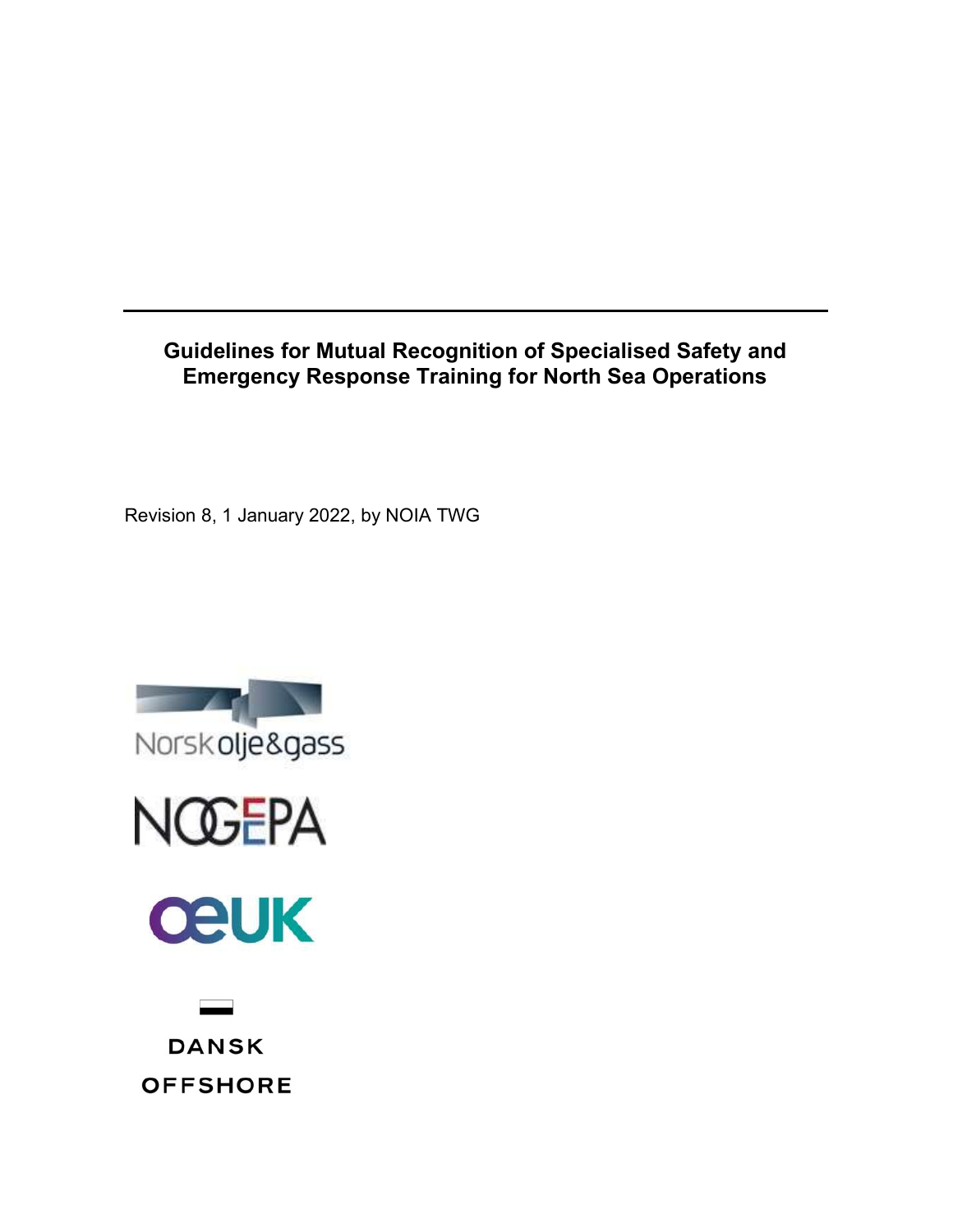# Table of Contents

| 1.1                                                                                   |  |
|---------------------------------------------------------------------------------------|--|
|                                                                                       |  |
| 3. Mutual Recognition of Specialized Safety and Emergency Response                    |  |
|                                                                                       |  |
|                                                                                       |  |
|                                                                                       |  |
|                                                                                       |  |
|                                                                                       |  |
|                                                                                       |  |
|                                                                                       |  |
| Matrix 3 - Mutual Recognition of Fire & Rescue Team Member Course in the North Sea 8  |  |
| Matrix 4 - Mutual recognition of Fire & Rescue Team Leader Course in the North Sea  9 |  |
| Matrix 5 - Mutual recognition of Helideck Team Member Course in the North Sea 10      |  |
|                                                                                       |  |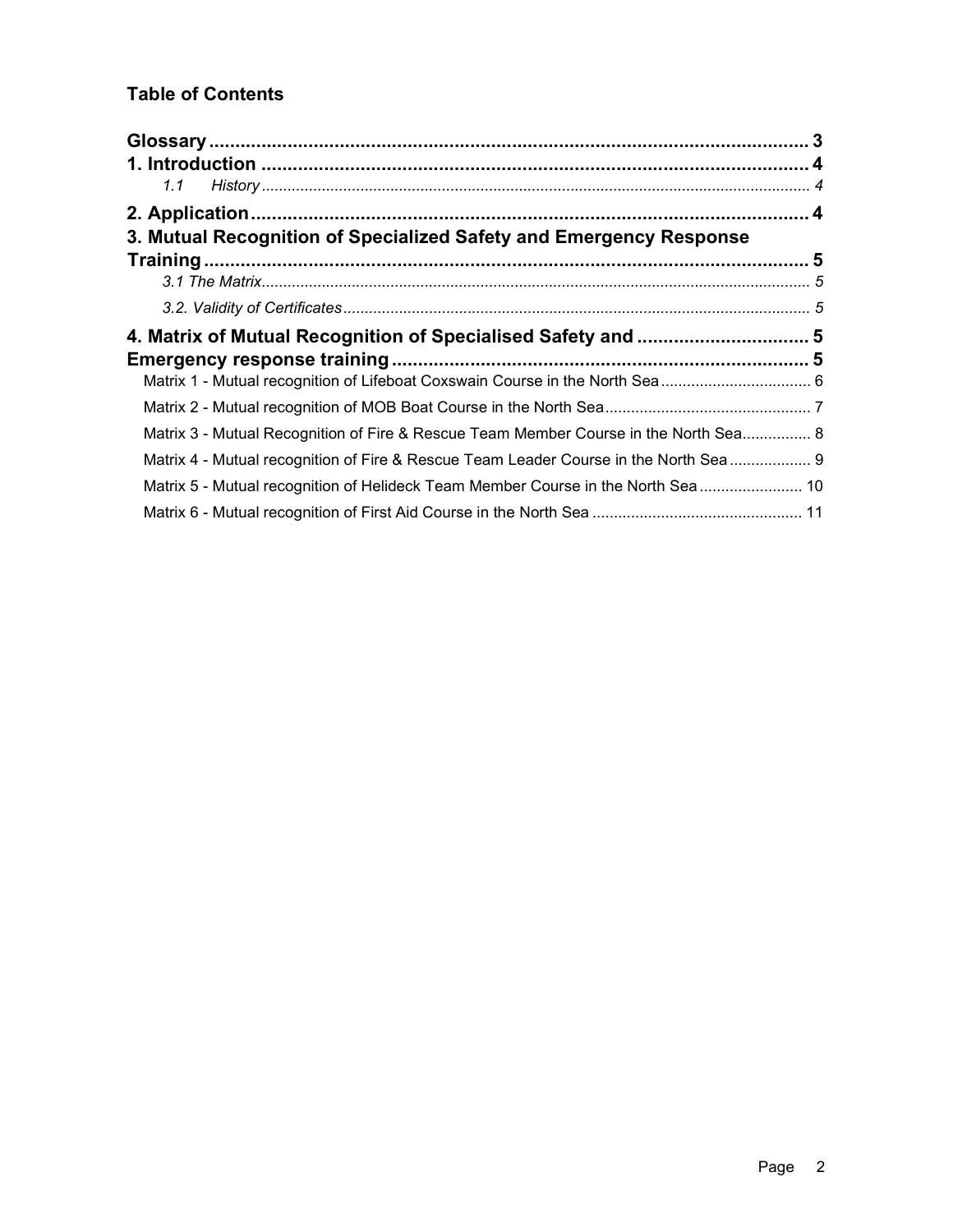# **Glossary**

# Approved Training

Training establishment approved by the National Associations

## Establishment

To provide training to these guidelines

#### **Competence**

The ability in terms of skills, knowledge and awareness to perform activities within an occupation or function to specified standards. Competence implies that a person possesses the essential skills, knowledge, awareness and attitudes and can apply them in a particular environment.

#### Drills

Verification and maintenance of knowledge and skills through simulation of a continuous emergency preparedness effort offshore.

## ER

Emergency Response role

# **HLO**

Helicopter Landing Officer

MOB boat Man Over Board boat

## National Associations

National offshore energy operators associations

## NOGEPA

Netherlands Oil & Gas Exploration and Production Association

## NOIA TWG

National Oil Industry Associations Training Work Group

## **NSOAF**

North Sea Offshore Authorities Forum

#### IOGP

International Association of Oil & Gas Producers

## Offshore Personnel

Persons employed in work on an offshore oil or gas installation

#### Dansk Offshore

Danish offshore industry association

#### NOROG

Norwegian Oil and Gas

#### **OEUK**

UK offshore energy association

## **Practice**

Ongoing verification and maintenance of knowledge, skills and familiarisation with the use and operation of emergency preparedness equipment and arrangements onshore and offshore.

## **Training**

Acquiring and maintaining knowledge and skills.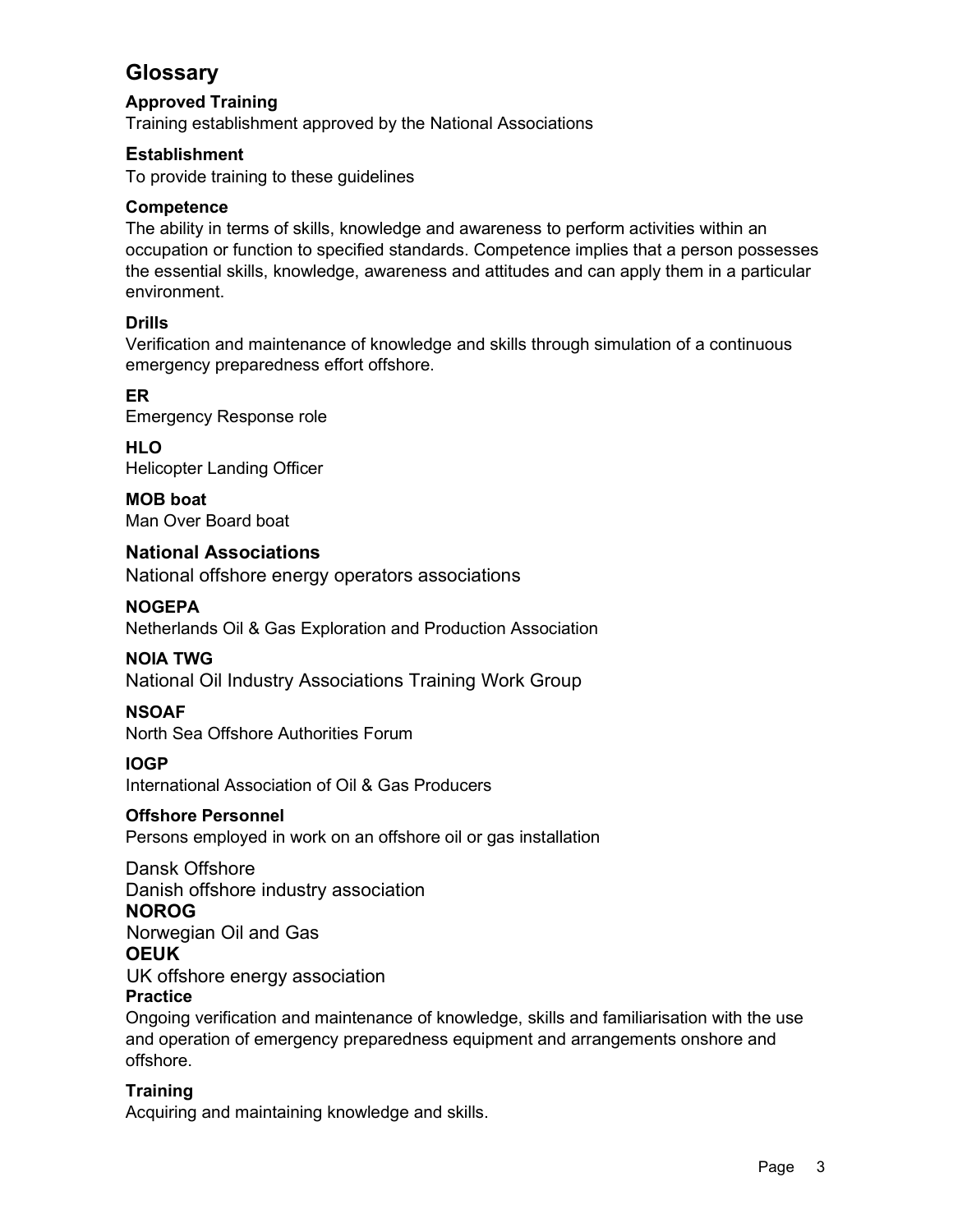# 1. Introduction

The requirement for competency in Specialised Safety and Emergency Response skills for offshore personnel is recognised in all areas of the oil and gas Industry. In the North Sea, anyone appointed to work offshore is required to undertake a specific basic safety training programme. In addition, for emergency response functions, some personnel are required to undertake a specific specialised training programme and, on successful completion, certificates are issued. All certificates remain valid for a set period of time, after which, refresher training is required.

This guideline states the agreement on Mutual Recognition of Specialised Safety and Emergency Response Training and is accepted by the NOIAs TWG. A previous gap analysis of basic safety training has been carried out and a mutual agreement matrix has been published for that level of training. That basic safety training matrix is not included in this document. More information about the basic safety training matrix can be found on the respective National Associations website.

# 1.1 History

In 1999 the E&P Forum (now IOGP), issued a report (No. 6.59/289) containing a matrix agreed by the National Associations, showing the recognition of national basic safety training courses and additional national training requirements.

In 2002 a new group was established in order to update the IOGP matrix of 1999. This group evaluated the training given in the four countries as well as the refresher training in order to agree mutual recognition arrangements. Other offshore site-based practice or drills were not evaluated.

Since 2011 the NOIA TWG has updated this document and the matrix.

It is not the intent of this guideline to supersede existing regulations and nothing specified herein should be construed as authority to operate other than in strict compliance with international, flag state, coastal state or local laws and regulations.

# 2. Application

The guidelines are primarily intended for use in the North Sea offshore oil and gas industry covered by the signatory national trade associations. The guideline addresses the training provided to all offshore workers regularly assigned to specialised emergency response roles within offshore installation emergency response functions.

It is important to stress that in view of the location-specific competence required of many ER roles, Operators must exercise good judgment and assure the competence and readiness of the individual before he or she is assigned to an offshore ER function. As an example, a fire and rescue team member trained in Norway but then transferred to the UK would require Company and installation-specific orientation prior to deployment as a fire team member on a UK installation. The basic fire and rescue team member team training undertaken in Norway would however allow the individual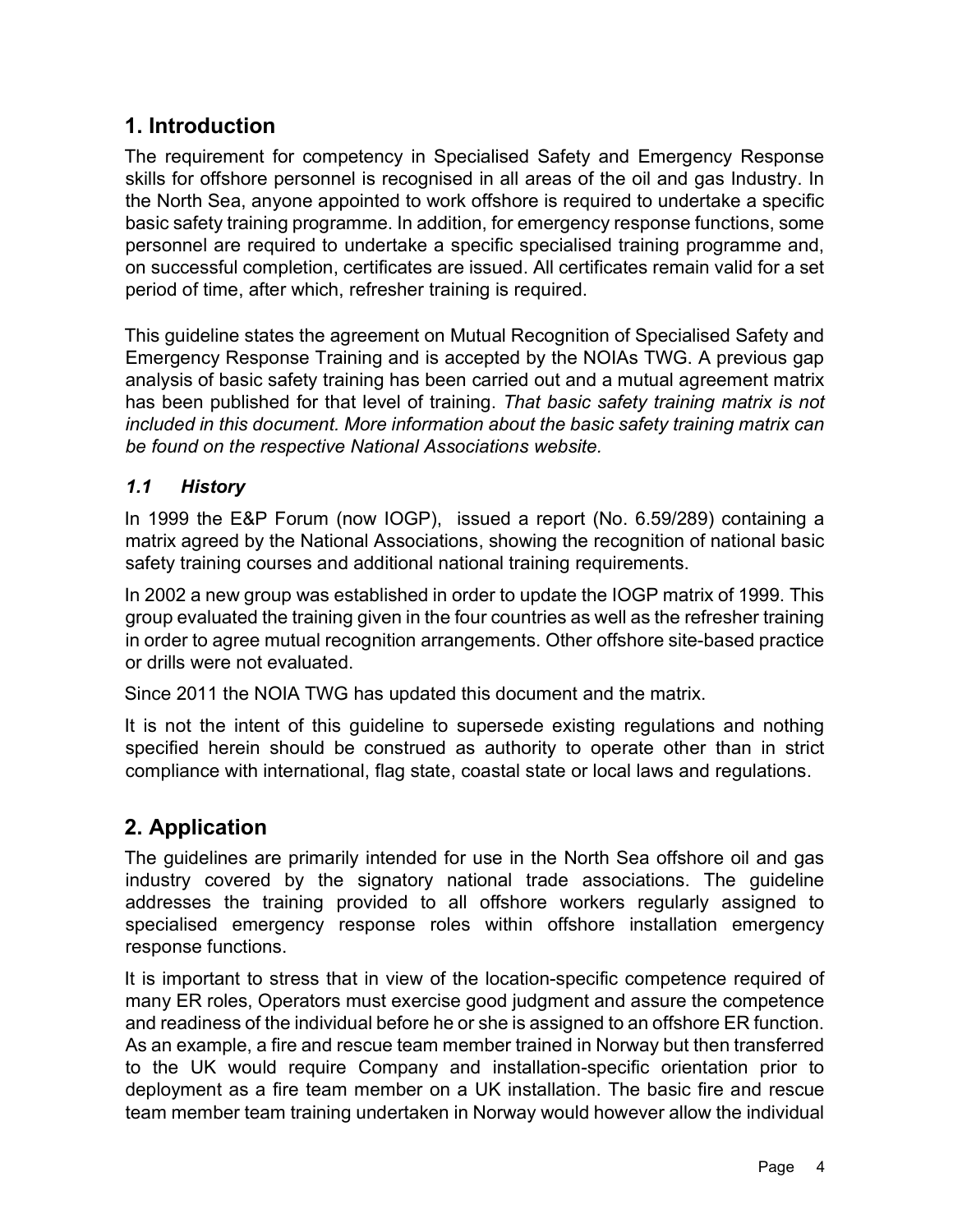to attend fire and rescue team refresher training in the UK without the need to attend a UK basic fire and rescue team member training course.

# 3. Mutual Recognition of Specialized Safety and Emergency Response Training

It is agreed that OEUK, NOROG, NOGEPA and Dansk Offshore, will recognise specialised safety and emergency response training given in each of the countries and in accordance with this agreement and future updates.

# 3.1 The Matrix

The matrix shows the mutual recognition of the specialised safety and emergency response training undertaken at approved training centres and agreed by the North Sea National Associations who are party to the NOIA TWG.

The mutual recognition matrix is a living document and therefore regular updates are being carried out in order to keep the information current. This is combined with the scheduled NOIA TWG meetings for exchange of audit information.

# 3.2. Validity of Certificates

For those certificates which have been approved for use in the North Sea but where there is conflict regarding the duration of validity between the country of issue and where the operation takes place, the requirements for renewal for the operating country shall apply.

E.g. Someone holding a Danish MOB boat certificate (valid for 4 years in Denmark) and will work on the Norwegian Continental Shelf as a MOB boat member must renew their certificate after 2 years (in line with NOROG requirements) even though they may have 2 years remaining on their Danish validation certificate.

# 4. Matrix of Mutual Recognition of Specialised Safety and Emergency response training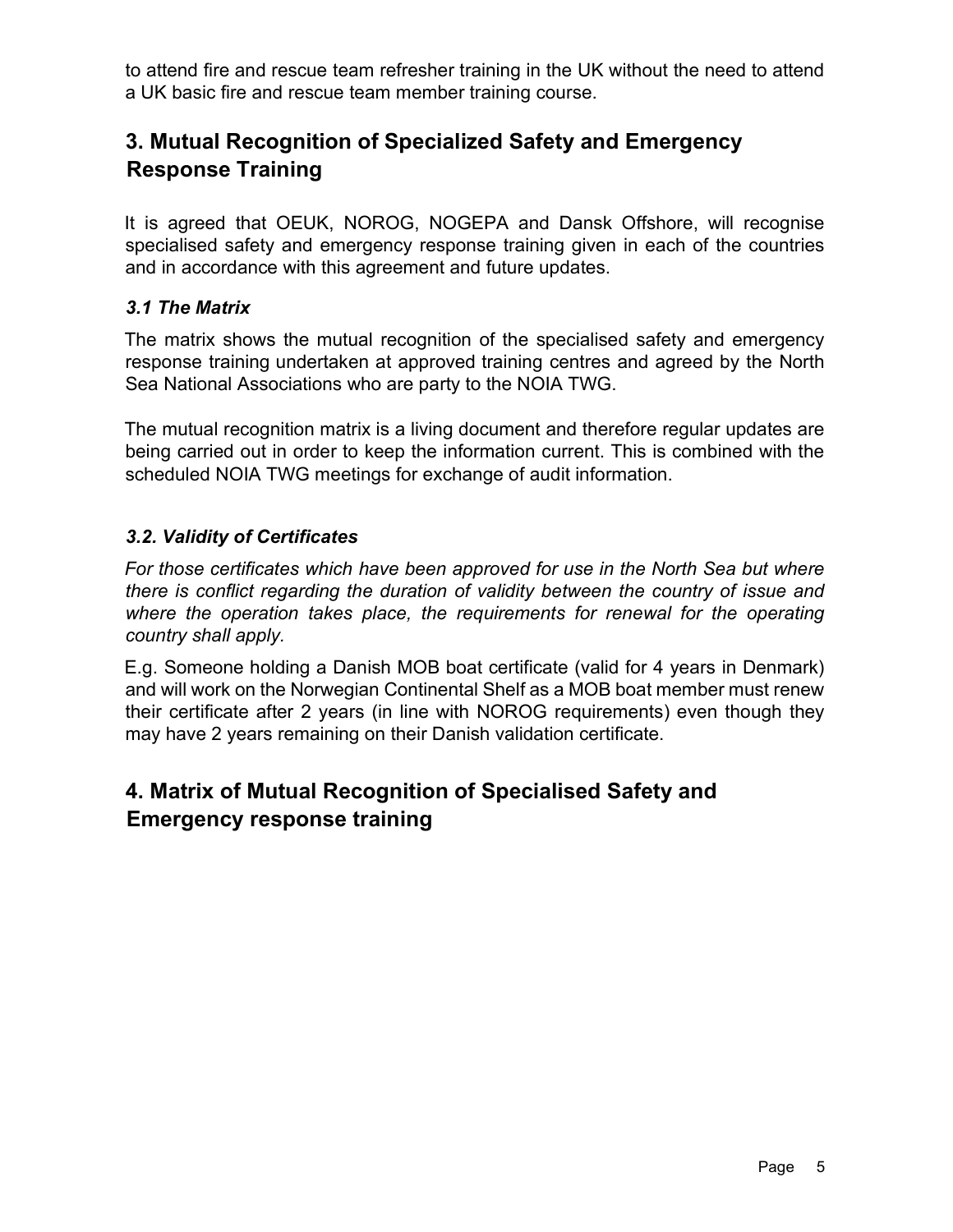| Matrix 1 - Mutual recognition of Lifeboat Coxswain Course in the North Sea |                                |                    |                |                    |               |           |  |
|----------------------------------------------------------------------------|--------------------------------|--------------------|----------------|--------------------|---------------|-----------|--|
| Country                                                                    | <b>Course</b>                  | Validity<br>period | <b>Denmark</b> | <b>Netherlands</b> | <b>Norway</b> | <b>UK</b> |  |
|                                                                            | Lifeboat Captain               |                    |                |                    |               |           |  |
| <b>DK</b>                                                                  |                                | 4 years            |                | Accepted           | Accepted      | Accepted  |  |
|                                                                            | Lifeboat Captain Refresher     |                    |                |                    |               |           |  |
|                                                                            |                                |                    |                | Accepted           | Accepted      | Accepted  |  |
|                                                                            | <b>Basic Coxswain Lifeboat</b> |                    |                |                    |               |           |  |
| <b>NL</b>                                                                  |                                |                    | Accepted       |                    | Accepted      | Accepted  |  |
|                                                                            | Refresher Coxswain Lifeboat    |                    |                |                    |               |           |  |
|                                                                            |                                |                    | Accepted       |                    | Accepted      | Accepted  |  |
|                                                                            | Lifeboat Coxswain              |                    |                |                    |               |           |  |
| <b>NO</b>                                                                  |                                |                    | Accepted       | Accepted           |               | Accepted  |  |
|                                                                            | Lifeboat Coxswain refresher    | 2 years            |                |                    |               |           |  |
|                                                                            |                                |                    | Accepted       | Accepted           |               | Accepted  |  |
| <b>UK</b>                                                                  | Offshore Lifeboat Coxswain     |                    |                |                    |               |           |  |
|                                                                            |                                |                    | Accepted       | Accepted           | Accepted      |           |  |
|                                                                            | Offshore Lifeboat Coxswain     |                    |                |                    |               |           |  |
|                                                                            | <b>Further Practice</b>        |                    | Accepted       | Accepted           | Accepted      |           |  |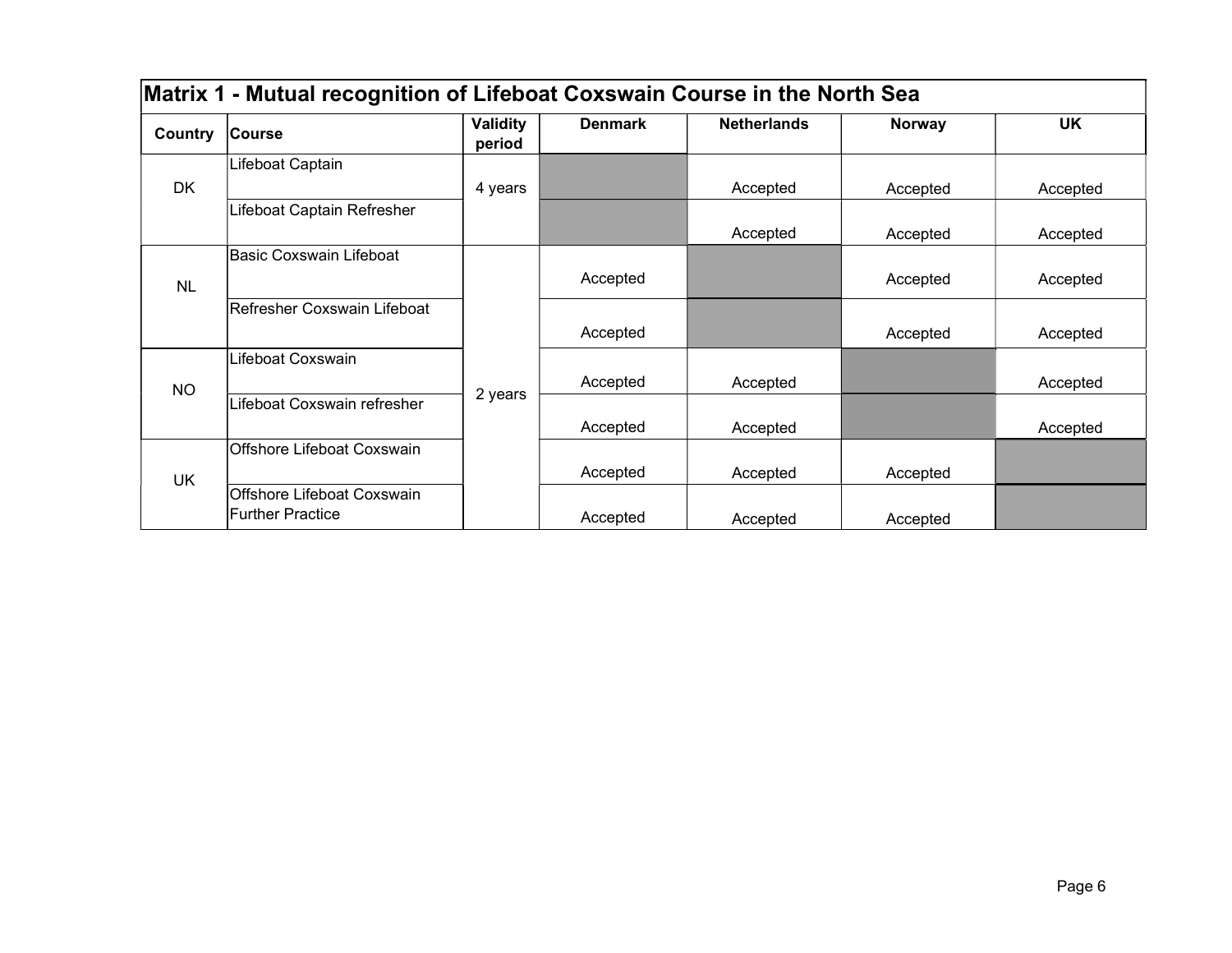| Matrix 2 - Mutual recognition of MOB Boat Course in the North Sea |                                                                                |                    |                |                    |               |           |
|-------------------------------------------------------------------|--------------------------------------------------------------------------------|--------------------|----------------|--------------------|---------------|-----------|
| Country                                                           | <b>Course</b>                                                                  | Validity<br>period | <b>Denmark</b> | <b>Netherlands</b> | <b>Norway</b> | <b>UK</b> |
|                                                                   | MOB Boat course                                                                |                    |                |                    |               |           |
| <b>DK</b>                                                         |                                                                                | 4 years            |                | Accepted           | Accepted      | Accepted  |
|                                                                   | <b>MOB Boat Refresher</b>                                                      |                    |                | Accepted           | Accepted      | Accepted  |
|                                                                   | Basic Man Overboard Coxswain                                                   |                    |                |                    |               |           |
| <b>NL</b>                                                         |                                                                                |                    | Accepted       |                    | Accepted      | Accepted  |
|                                                                   | Refresher Man Overboard<br>lCoxswain                                           | 2 years            | Accepted       |                    | Accepted      | Accepted  |
| NO                                                                | MOB Boat                                                                       |                    | Accepted       | Accepted           |               | Accepted  |
|                                                                   | <b>IMOB Boat refresher</b>                                                     |                    | Accepted       | Accepted           |               | Accepted  |
|                                                                   | <b>Fast Rescue Craft Coxswain</b>                                              |                    |                |                    |               |           |
| <b>UK</b>                                                         |                                                                                |                    | Accepted       | Accepted           | Accepted      |           |
|                                                                   | Fast Rescue Craft Coxswain                                                     | 3 years            |                |                    |               |           |
|                                                                   | refresher (revalidated by the<br><b>Ongoing Onboard Training</b><br>Programme) |                    | Accepted       | Accepted           | Accepted      |           |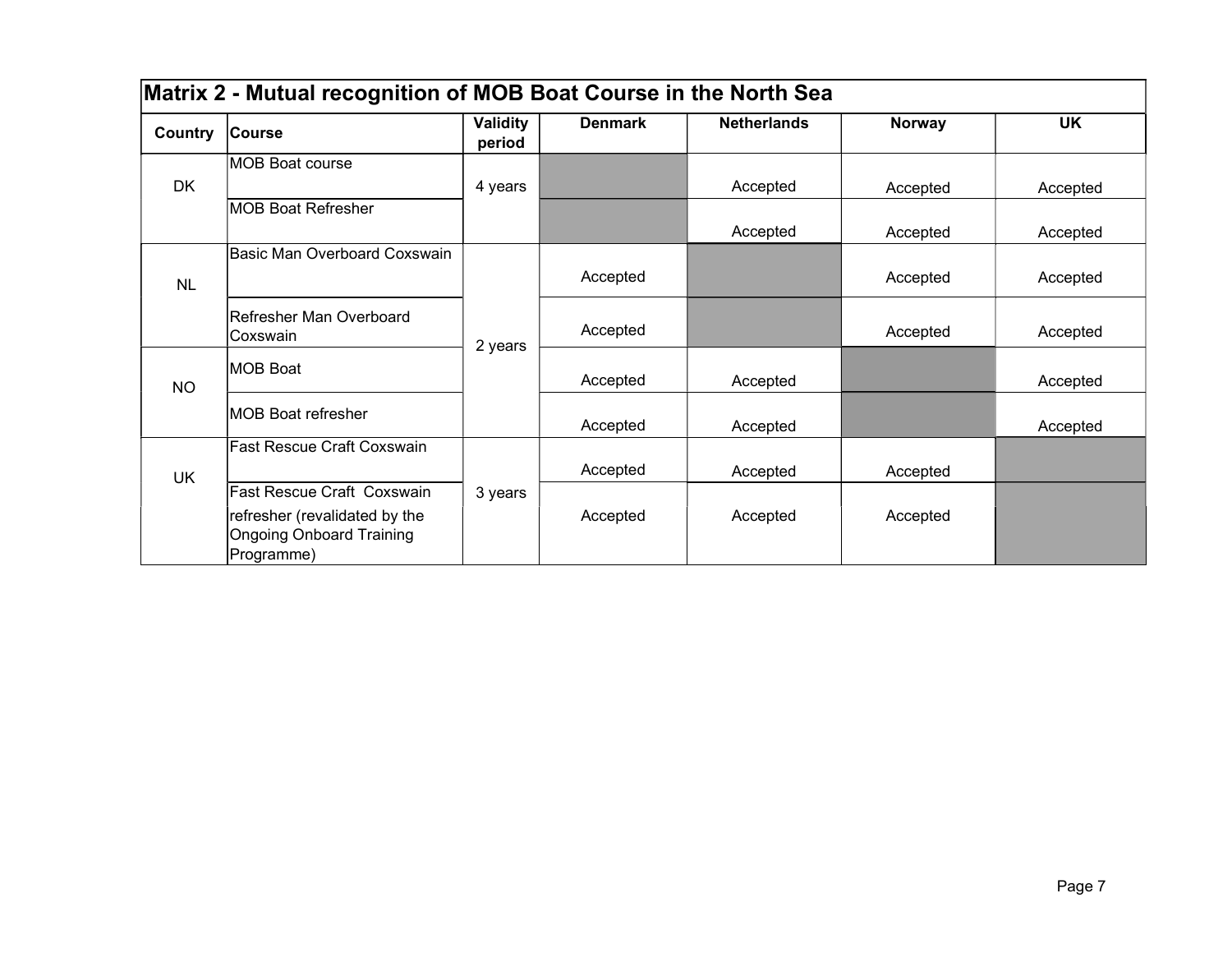| Country   | <b>Course</b>                                                 | <b>Validity</b><br>period | <b>Denmark</b> | <b>Netherlands</b> | <b>Norway</b> | <b>UK</b> |
|-----------|---------------------------------------------------------------|---------------------------|----------------|--------------------|---------------|-----------|
| <b>DK</b> | <b>Offshore Fire Team Member</b>                              | 4 years                   |                | Accepted           | Accepted      | Accepted  |
|           | <b>Offshore Fire Team Member</b><br>Refresher                 |                           |                | Accepted           | Accepted      | Accepted  |
|           | Basic Member Fire Fighting and<br><b>Rescue Team Offshore</b> |                           | Accepted       |                    | Accepted      | Accepted  |
| <b>NL</b> | Refresher Member Fire Fighting<br>and Rescue Team Offshore    | 2 years                   | Accepted       |                    | Accepted      | Accepted  |
| <b>NO</b> | Search and Rescue team basic                                  |                           | Accepted       | Accepted           |               | Accepted  |
|           | Search and Rescue refresher                                   | 2 years                   | Accepted       | Accepted           |               | Accepted  |
| <b>UK</b> | Offshore Emergency Response<br><b>Team Member</b>             | 2 years                   | Accepted       | Accepted           | Accepted      |           |
|           | <b>Further Offshore Emergency</b><br>Response Team Member     |                           | Accepted       | Accepted           | Accepted      |           |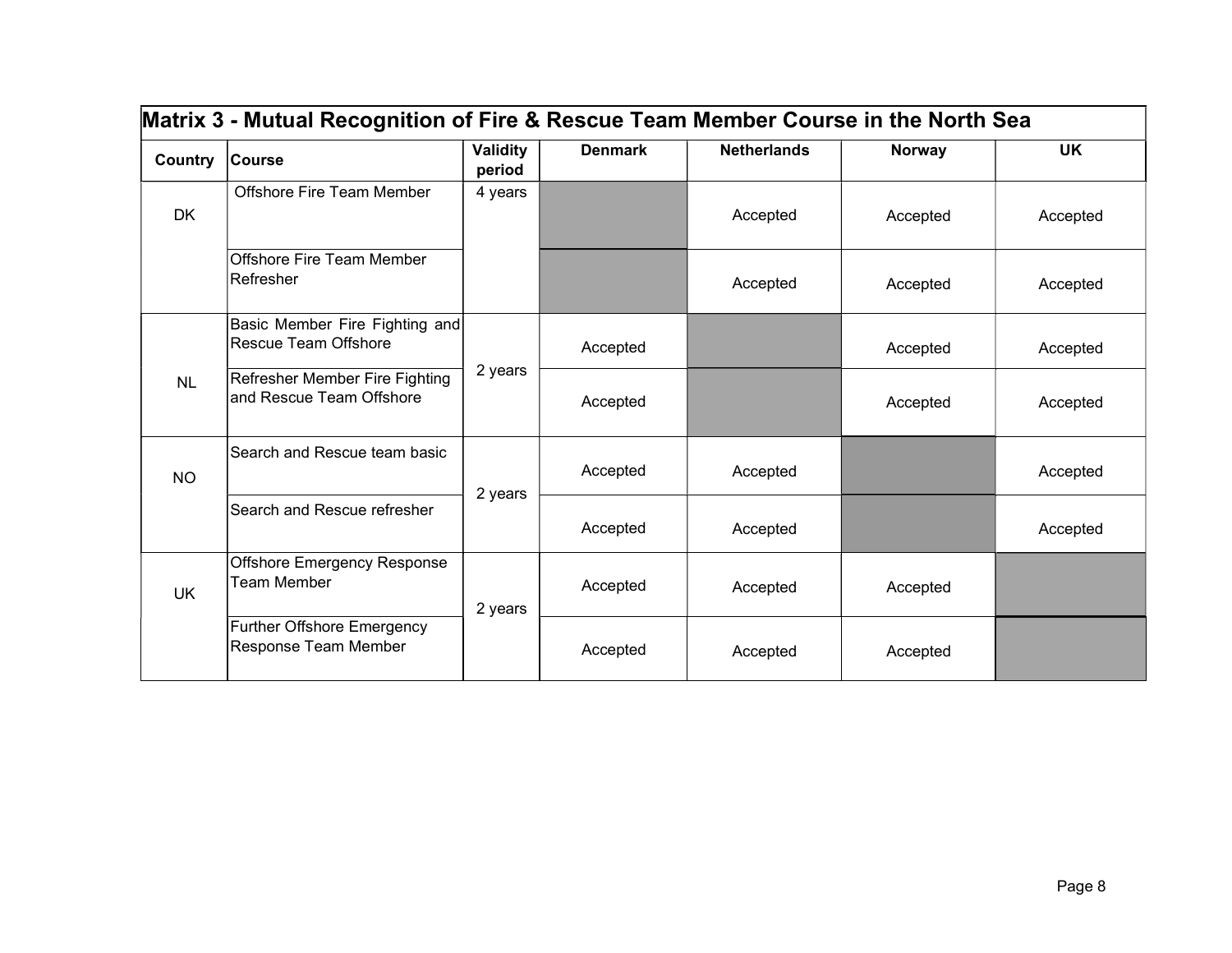| Matrix 4 - Mutual recognition of Fire & Rescue Team Leader Course in the North Sea |                                                                     |                    |                |                    |               |           |  |
|------------------------------------------------------------------------------------|---------------------------------------------------------------------|--------------------|----------------|--------------------|---------------|-----------|--|
| Country                                                                            | <b>Course</b>                                                       | Validity<br>period | <b>Denmark</b> | <b>Netherlands</b> | <b>Norway</b> | <b>UK</b> |  |
| <b>DK</b>                                                                          | Offshore Fire Team Leader                                           | 4 years            |                | Accepted           | Accepted      | Accepted  |  |
|                                                                                    | Offshore Fire Team Leader                                           |                    |                | Accepted           | Accepted      | Accepted  |  |
|                                                                                    | Offshore Fire/Emergency<br>Response Team Leader                     | 2 years            | Accepted       |                    | Accepted      | Accepted  |  |
| <b>NL</b>                                                                          | Refresher Offshore Fire<br><b>Emergency Response Team</b><br>Leader |                    | Accepted       |                    | Accepted      | Accepted  |  |
| <b>NO</b>                                                                          | lOffshore Fire Team Leader<br>lrefresher*                           | 2 years            | Accepted       | Accepted           |               | Accepted  |  |
| <b>UK</b>                                                                          | Offshore Emergency Response<br>Team leader                          | 2 years            | Accepted       | Accepted           | Accepted      |           |  |
|                                                                                    | Further Offshore Emergency<br>Response Team Leader                  |                    | Accepted       | Accepted           | Accepted      |           |  |

\* Included in the Search and Rescue refresher course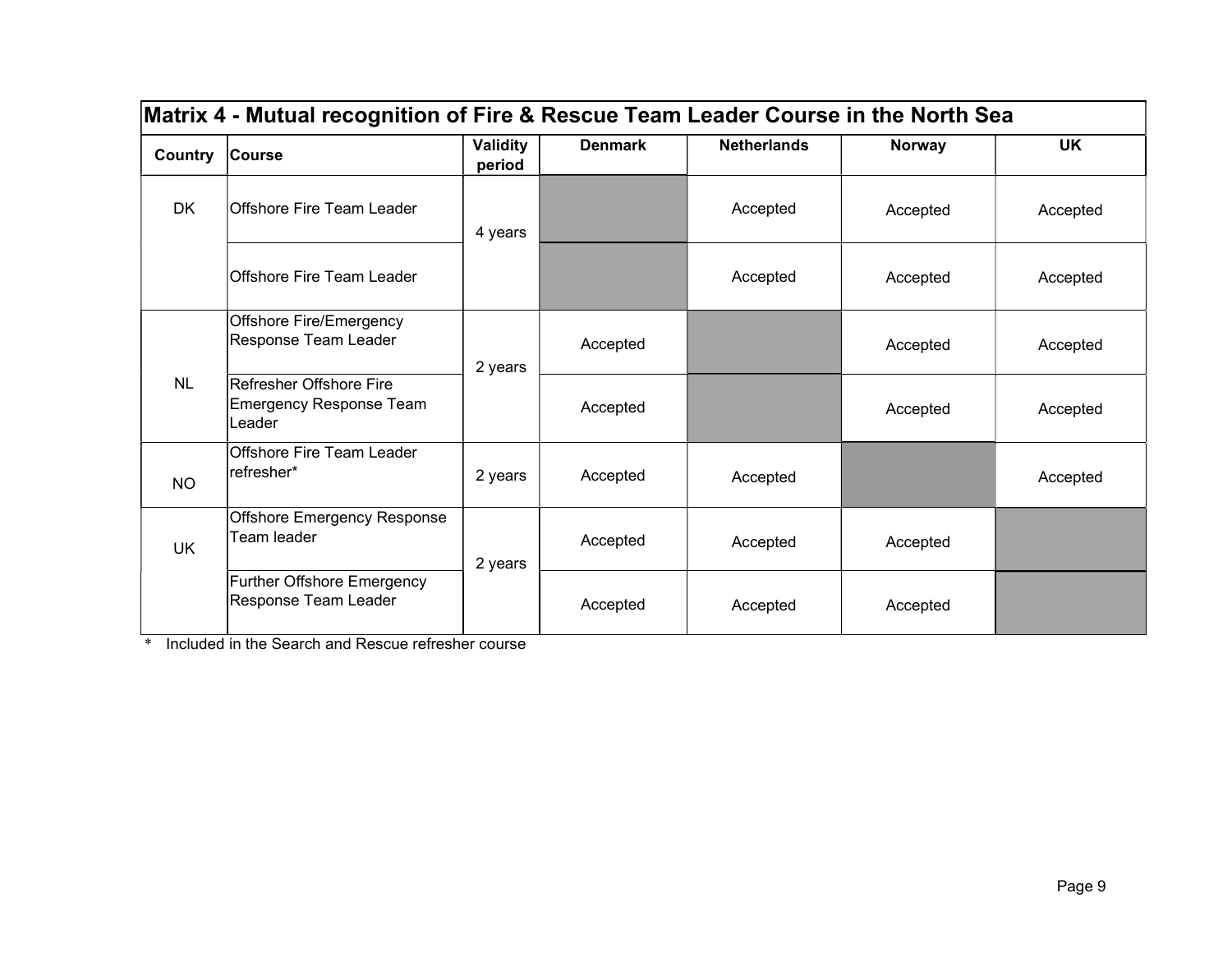| Matrix 5 - Mutual recognition of Helideck <mark>Team Member*</mark> Course in the North Sea |                                                      |                           |                |                    |               |           |  |
|---------------------------------------------------------------------------------------------|------------------------------------------------------|---------------------------|----------------|--------------------|---------------|-----------|--|
| Country                                                                                     | <b>Course</b>                                        | <b>Validity</b><br>period | <b>Denmark</b> | <b>Netherlands</b> | <b>Norway</b> | <b>UK</b> |  |
| <b>DK</b>                                                                                   | Danish Helicopter Landing<br>Officer                 | Unlimited                 |                | Accepted           | Accepted      | Accepted  |  |
|                                                                                             | Danish Helicopter Landing<br>Officer                 |                           |                | Accepted           | Accepted      | Accepted  |  |
|                                                                                             | Helicopter Landing Officer (HLO)<br>Basic            |                           | Accepted       |                    | Accepted      | Accepted  |  |
| <b>NL</b>                                                                                   | Helicopter Landing Officer (HLO)<br><b>Refresher</b> |                           | Accepted       |                    | Accepted      | Accepted  |  |
| <b>NO</b>                                                                                   | HLO basic                                            | 2 years                   | Accepted       | Accepted           |               | Accepted  |  |
|                                                                                             | HLO refresher                                        |                           | Accepted       | Accepted           |               | Accepted  |  |
| <b>UK</b>                                                                                   | Offshore Helideck ER Team<br>Member                  |                           | Accepted       | Accepted           | Accepted      |           |  |
|                                                                                             | <b>Further Offshore Helideck ER</b><br>Team Member   |                           | Accepted       | Accepted           | Accepted      |           |  |

\* Please note that on Team Member level there is mutual recognition, but on Team Leader/Helicopter Landing Officer (HLO) level there is not.

This means that an HLO training course in DK, NO or NL does not cover all aspects of the UK Helideck ER Team Leader Course (especially the aspects of being a fire-fighting and rescue team lead). It only covers the aspects of the UK ER Team Member Course.

Vice versa, the UK Helideck ER Team Member Course does not cover all the aspects of an HLO training course in DK, NO or NL (especially the nonemergency related aspects of being an HLO).